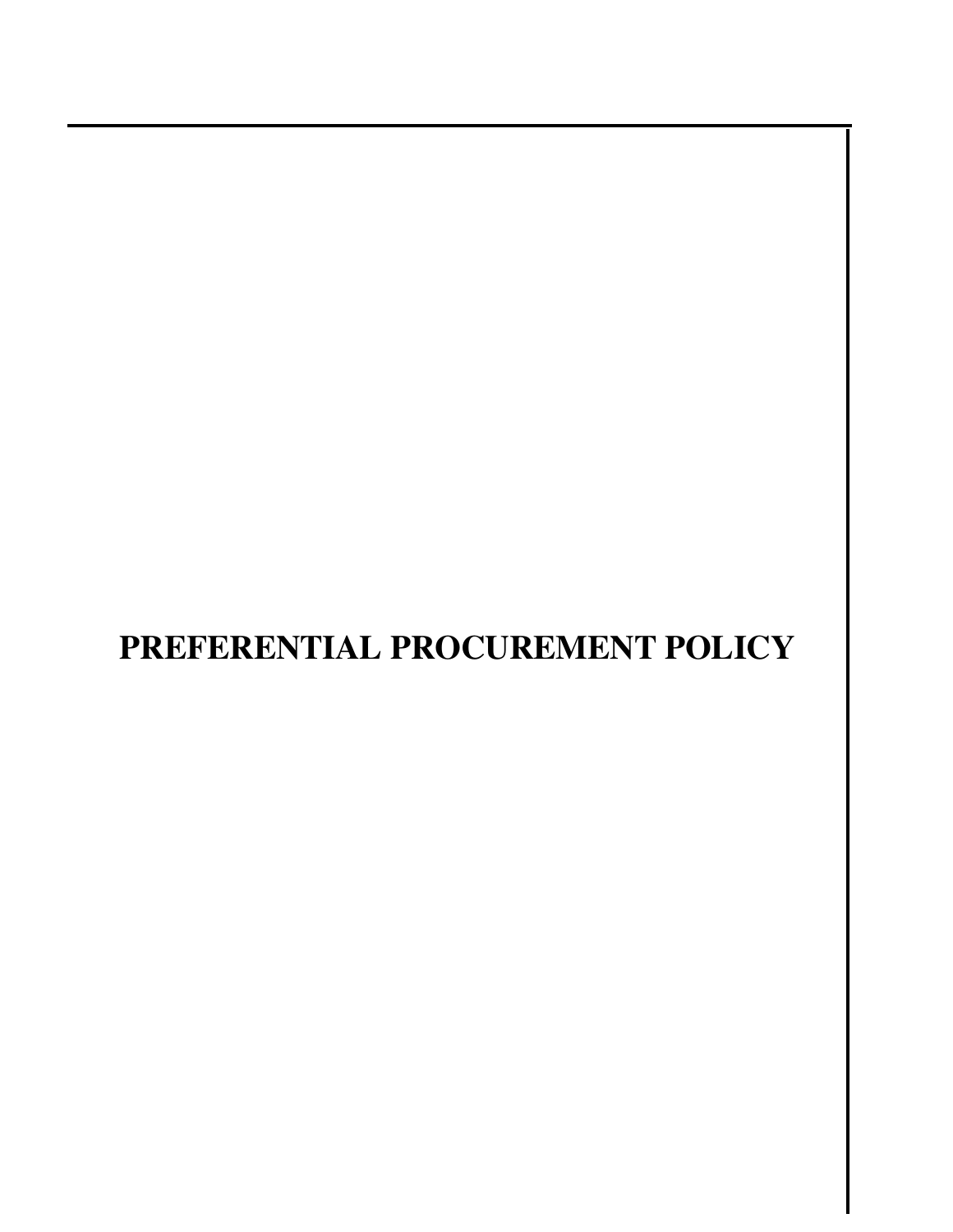### **1. Framework**

- 1.1 A preference point system must be allowed
- 1.2 For contracts with a Rand value equal to, or above R30 000 a maximum of 20 points may be allocated for specific goals provided that the lowest tender scores 80 points for price (80/20 point system)
- 1.3 For contracts with a Rand value above R500 000 a maximum of 10 points may be allocated for specific goals provided that the lowest tender scores , 90 points for price (90/10 point system)
- 1.4 Any other acceptable tenders which are higher in price must score fewer point's , on a pro rate basis, calculated on their tender prices in relation to the lowest acceptable tender , in accordance with the prescribed formula.
- 1.5 The contract must be awarded to the tenderer who scores the highest points unless objective criteria justify the award to another tenderer.
- 1.6 Any contract awarded on account of false information furnished by the tenderer in order to secure preference in terms of this policy, may be cancelled at the sole discretion of the organ of state without prejudice.
- 1.7 The tender documents must, stipulate the preference point system which will be applied in the adjudication of the tender.
- 1.8 In the event that two or more tenders have scored equal total points, the successful tender must be the one scoring the highest number of preference points for specified goals, Should two or more tenders be equal in all respect, the award shall be decided by the drawing of lots.

#### 2. **The 80/20 preference point system**

2.1 The following formula must be used to calculate the points for price in respect of tenders/procurement with a Rand value equal to, or above R30 000 and up to a Rand value of R500 000.

 $p_s = 80$  <u>fl-pt - Pmin )</u> Pmin

Where

 $Ps =$  Points scored for price ' Pt = Rand value of tender under consideration  $P$  min  $=$  Rand value of lowest acceptable tender.

2.2 A maximum of 20 points may be awarded to a tender by achieving any of the preferment points or specified goals.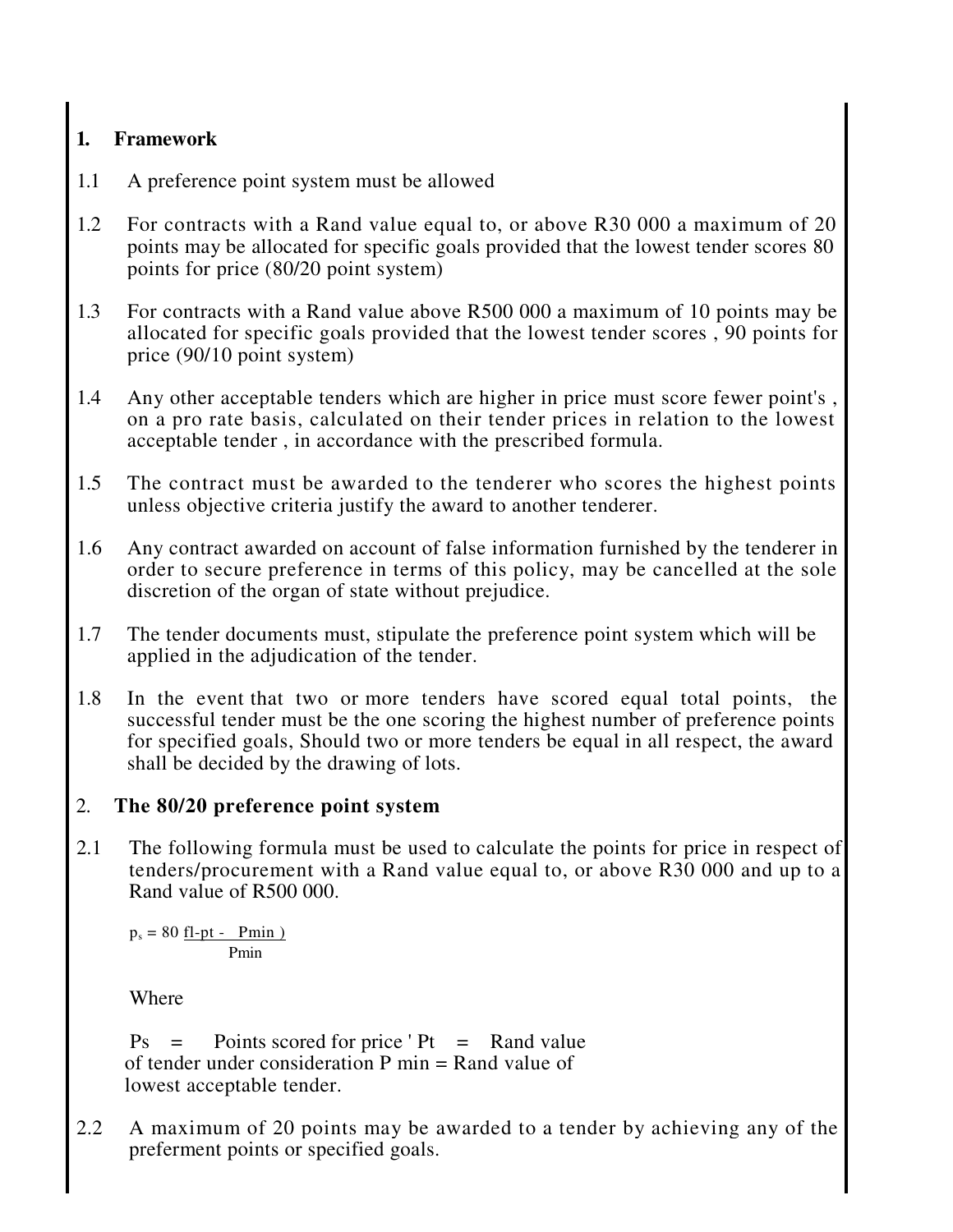#### **3. The 90/10 preference point system**

3.1 The following formula must be used to calculate the points for price in respect of tenders/procurement with a Rand value above R5000 000.

 $PS = 90$  (l-pt - Pmin) Pmin Where

 $Ps = Points scored for price$  $Pt = Rand$  value of tender under consideration Pmin = Rand value of lowest acceptable tender

3.2 A maximum of 10 points may be awarded to a tender by achieving any of the preferment points or specified goals.

#### **Preference points**

- 4.1 Preference points must be awarded for equity ownership by HDIS
- 4.2 The Equity ownership must be equated to the percentage of an enterprise or business owned by individuals or, in respect of a company, the percentage of a company's shares that are owned by individuals, who are actively involved in the management of the enterprise or business and exercise control over the enterprise, commensurate with their degree of ownership at the closing date of the tender. If the percentage of ownership changes after the closing date of the tender, the tenderer must send a notification and such tenderer will not be eligible for any preference points.
- 4.3 Preference points may not be claimed in respect of individuals who are not actively involved in the management of an enterprise or business and who do not exercise control over an enterprise or business commensurate with their degree of ownership.
- 4.4 Preference points may not be awarded to public companies and tertiary institutions.
- 4.5 Equity within private companies must be based on the percentage of equity ownership.
- 4.6 Equity claims for a Trust may only be allowed in respect of those persons who are both trustees and beneficiaries and who are actively involved in the management of the Trust.
- 4.7 A Consortium or Joint Venture may, based on the percentage of the contract value managed or executed by their HID members, be entitled to equity ownership in respect of an HDI.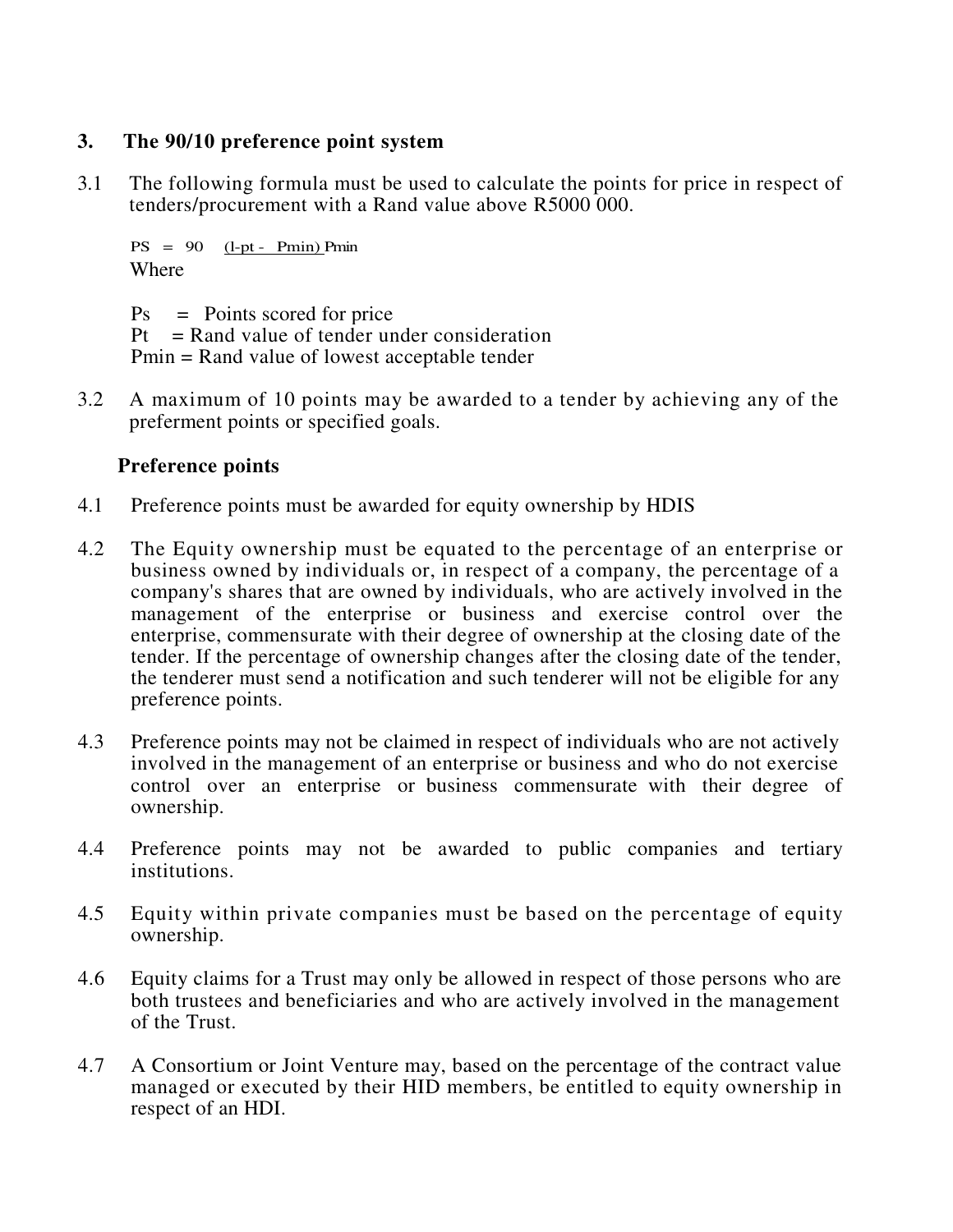4.8 A Person awarded a contract as a result of preference for contracting with, or

providing equity ownership to, a HDI, may not subcontract more that 25% of the value of the contract to a person who is not an HDI or does not qualify for such preference .

4.9 The following formula must be applied to calculate the number of points for equity ownership by a HDI.

 $NEP = NOP \times EP$ 100

Where

NEP = Points awarded for equity ownership by an HDI NOP = The maximum number of points awarded for equity ownership by an HDI  $EP$  = The percentage of equity ownership by an HDI within the enterprise or business.

4.10 The maximum number of points awarded for equity ownership by an HDI as follows:

*^* 80/20 preference points system =1 0 points *\$£* 90/10 preference points system = 5 points

## 5. **Specific goals**

- 5.1 Over and above the awarding of preference points in labour of HDPs, points will also be awarded for specific goals.
- 5.2 The Tender Committee must determine for each tender/procurement the specific activities applicable as well as the number of points to be awarded to each activity.
- 5.3 The maximum number of point that can be awarded is as follows:

*SI* 80*1*'20 preference points system =10 points *SI* 90/20 preference points system = 5 points

- 5.4 The following activities may be considered by the Tender Committee for awarding points.
	- # The promotion of locally manufactured products
	- *&* The promotion of South African owned enterprises
	- # The promotion of SMME's
	- # The creation of new jobs or the intensification of labour absorption